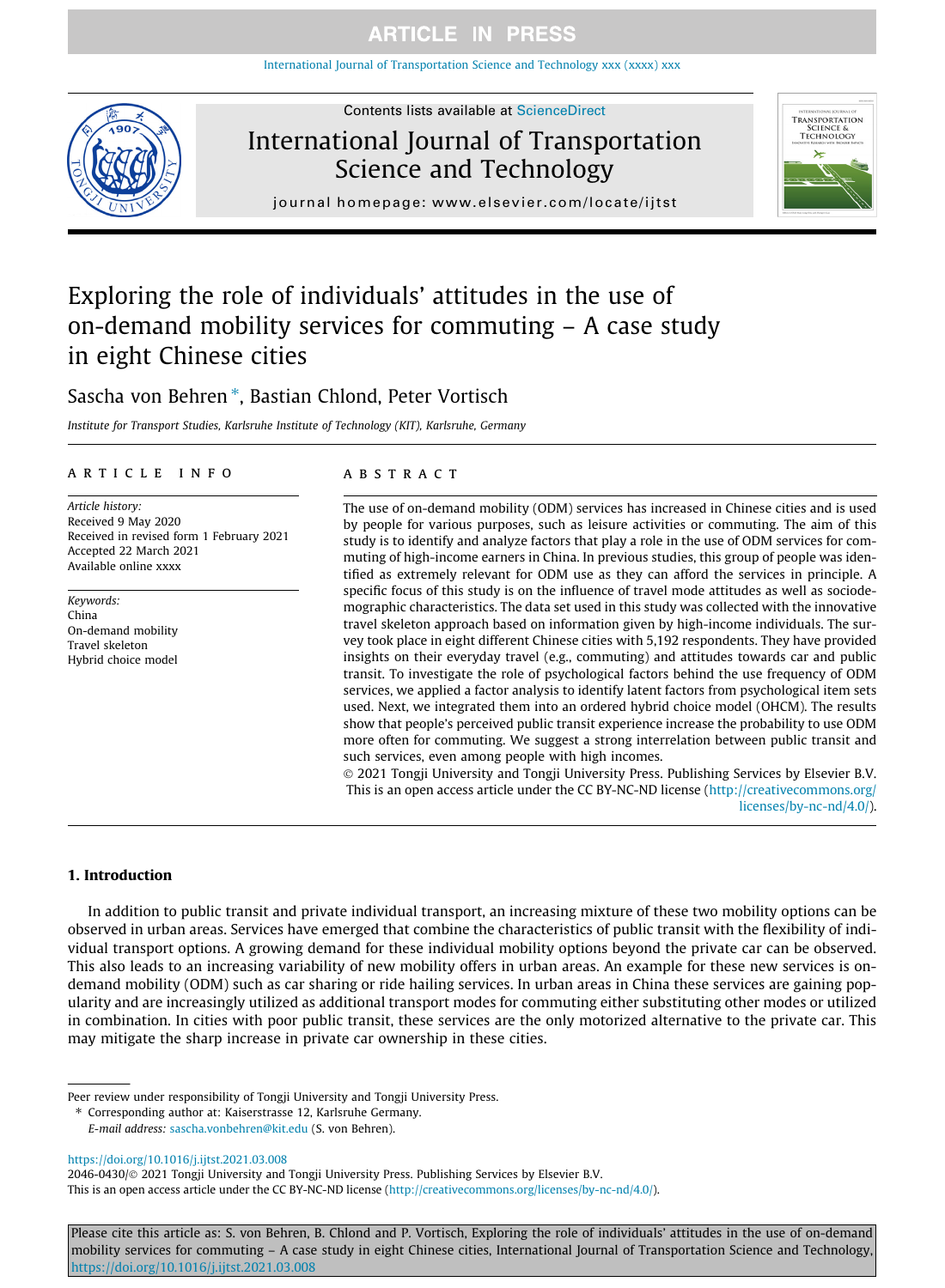S. von Behren, B. Chlond and P. Vortisch International Journal of Transportation Science and Technology xxx (xxxx) xxx

Both in the context of transportation research and to derive appropriate practical recommendations, the investigation of the role of psychological factors in the use of these ODM services on the commuting trip is crucial. Besides sociodemographic characteristics, psychological factors such as travel mode attitudes can deliver further insights into the decision-making process to use such services more often. This helps to better understand what latent factors are behind the behavior and whether there is an interrelation. Examining attitudes can also provide information if the use of a certain mode would be assessed favorably, even if it is not available yet. Other than already existing demands, attitudes towards transport modes can give hints to future market potentials and provide more detailed information on individuals' travel behavior. To measure the role of attitudes, in hybrid choice model these latent factors are integrated in the choice component. These models are able to consider attitudes when describing decision-making behavior. However, we believe these models have not yet been sufficiently employed to determine psychological factors in ODM use for habitual trips such as commuting. While most research focuses on the entire population, little consideration has been given to the study of people from high-income households. However, they have the financial resources to use ODM regularly for commuting. This study thus aims to close that research gap and broaden the scope in existing literature. Due to the importance and increasing development of ODM services in urban cores, this research focuses on determining influencing sociodemographic characteristics in combination with psychological factors and aims to find answers to the following questions:

- Which factors play a significant role in ODM use of people from high-income households on commuting trips?
- How large is the interrelation of travel mode attitudes on ODM use frequency?

In order to interpret and analyze relevant information on sociodemographic characteristics and psychological factors, a large dataset with 5192 participants was used. To collect the data, we applied an innovative survey approach to interview high-income individuals in eight different Chinese cities on their travel behavior and their attitudes towards transport modes. The focus of this study lies on high-income individuals and households, as these have the financial scope to own a car and to use ODM services frequently. As a result of growing welfare, this stratum of the population is continuously becoming larger in China. With this work we would like to gain a better understanding of people with high incomes and their decision to use car sharing or ride hailing for routine trips. Besides the public transit these services make people more independent of their own car and helps to reduce the enormous growth in car ownership in Chinese cities. To determine the influencing factors for this research, we used the methodology of hybrid choice modeling in form of an ordered hybrid choice model (OHCM), which is known in a more general version as an integrated choice and latent variable model (ICLV).

The paper is structured as follows: First, we show a brief literature review on hybrid choice models and the investigation of ODM. Second, we describe the data and the methodology used for our analysis. Third, we use a factor analysis to identify latent factors. Fourth, we create a discrete choice model (DCM) in the form of an ordered probit model to determine sociodemographic characteristics derived from the data set we prepared. Next, the model is extended to an OHCM to suitably calculate and visualize the role of latent factors behind behavior. Finally, we draw a conclusion, discuss the limits of our approach and refer to further work.

### 2. Literature review

In the existing literature, a variety of studies focus mainly on the influence of sociodemographic characteristics on ODM use. [Dias et al. \(2017\)](#page-12-0) examined the sociodemographic influence on car sharing and ride sourcing services and were able to determine that individuals prone to use such services are usually well educated, higher income earners living in dense urban areas. [Rayle et al. \(2016\)](#page-13-0) examined the use of ride sourcing services in San Francisco and also showed that the average user of such services is generally younger and better educated. [Krueger et al. \(2016b\)](#page-13-0) investigated the willing to use shared autonomous vehicles (AVs) with an Australian online panel. The results indicated that young people with lower income and people with multimodal travel behavior are more willing to use shared AVs.

Besides the influence of sociodemographic characteristics, there are also studies on the trip purpose of ODM use. In general, most existing studies showed a higher probability of ODM use for non-routine trips like for leisure activities [\(Alemi](#page-12-0) [et al., 2018; Clewlow and Mishra, 2017; Dawes and Zhao, 2017; Kooti et al., 2017\)](#page-12-0). ODM services are rather less used for commuting trips. In the survey of [Lavieri and Bhat \(2019\)](#page-13-0) in Dallas, 10% of ride-hailing trips are made for the purpose ''work". In the study from [Rayle et al. \(2016\),](#page-13-0) only 16% of the respondents use ODM for commuting trips. [Henao \(2017\)](#page-12-0) found that work was an origin or destination for 30% of the respondents in Denver. However, the presented studies do not consider psychological factors as influencing factors on the decision to use ODM services.

### 2.1. Psychological factors in discrete choice models

To explain decision-making behavior of individuals, discrete choice models (DCM) are have been widely used in transportation research by examining observable factors such as sociodemographic characteristics [\(Ben-Akiva and Lerman,](#page-12-0) [1985](#page-12-0)). In addition to socio-demographic characteristics, research conducted in the 1970s already showed significant statistical correlations between psychological factors such as attitudes, perceptions, beliefs, values etc. of individuals and their travel behavior [\(Dumas and Dobson, 1979; Recker and Golob, 1976\)](#page-12-0). Extensive further studies support these observations.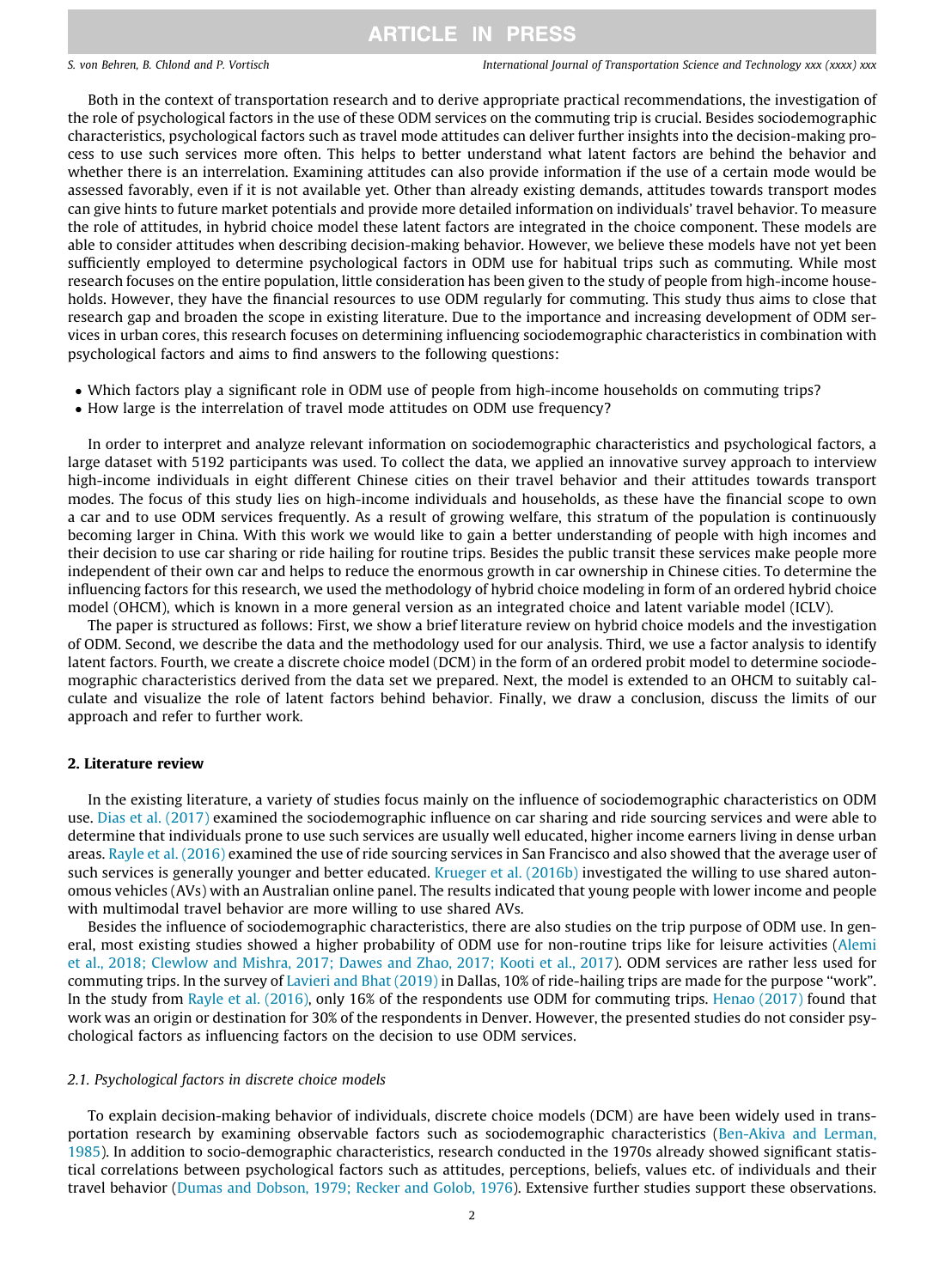S. von Behren, B. Chlond and P. Vortisch International Journal of Transportation Science and Technology xxx (xxxx) xxx

It could be shown that psychological factors influence decision-making behavior, and conversely, that decision-making behavior also influences psychological factors. Attitudes thus influence behavior and vice versa, both being interdependent [\(Kroesen et al., 2017](#page-13-0)).

Hence, the concept of discrete choice modeling was extended by unobservable latent variables, in order to add psychological factors to the observable variables when examining travel behavior. Factors describing travel behavior can thereby be defined more clearly and described in more detail, thus adding validity to the model [\(Ashok et al., 2002; Ben-Akiva et al.,](#page-12-0) [2002, 1999\)](#page-12-0). The hybrid choice model (HCM), as an example, extends common DCMs by merging different models and at the same time calculating all models simultaneously within one frame [\(Ben-Akiva et al., 2002, 1999](#page-12-0)). The HCM contains a latent variable model, which determines psychological factors such as attitudes and perceptions and adds them to the decision-making components [\(Ben-Akiva et al., 2002\)](#page-12-0). This model approach has repeatedly been used in transportation research and specifically in studies examining travel behavior and mode choice. As an example for many studies, [Atasoy](#page-12-0) [et al. \(2013\)](#page-12-0) investigated with a HCM the influence of ''pro-car attitudes" and ''environmental concern" on mode choice in Switzerland. Results showed that pro-car-attitude decrease the use of public transit. There is a large amount of research work that cannot fully be mentioned here. We focus on commuting and the application of HCMs in this context.

### 2.2. Applying hybrid choice model to explain commuting behavior

Studies also exist in the transportation literature that use an HCM to examine travel behavior and mode choice for commuter trips. [Johansson et al. \(2006\)](#page-13-0) used the model to examine impacts of attitudes and personality traits on the mode choice of individuals commuting between Stockholm and Uppsala. [Ding et al. \(2017\)](#page-12-0) examined the influence of attitudes towards cycling and walking on the decision-making behavior on commuting trips. [Sarkar \(2018\)](#page-13-0) studied the influence of attitudes and perceptions on travel mode decisions of commuters in India and was able to determine significant influence of the variables ''comfort" and ''flexibility". A study conducted by [Paulssen et al. \(2014\)](#page-13-0) examined the influence of values on travel mode choices on commuting trips. [Ababio-Donkor et al. \(2020\)](#page-12-0) investigated the influence of ''affect" and ''salience" on mode choice on the way to work. Private motorized users were found to be more sensitive to overcrowding and antisocial behavior in public transport. The described selection of studies on transport mode choice using HCM models already shows an increasing use of HCM models, also as they present a better insight into decision-making behavior than other simple common discrete choice models.

### 2.3. Explaining on-demand mobility use

To explain the ODM use, there are also studies in the existing literature available in which psychological factors have been considered. [Alemi et al. \(2018\)](#page-12-0) examined which factors influence acceptance and use of ODM. Among the latent variables considered, attitudes such as ''strong ecological conscience" or ''affinity to technology" were identified, which encourage individuals to use services such as Uber and Lyft. Although this last study indeed examined latent variables, its focus was on sociodemographic characteristics. [Moore et al. \(2020\)](#page-13-0) investigated the potential effects of AV on commuting time. Results showed that especially younger people under 34 years have a great interest to use AV to be productive when commuting. [Lavieri et al. \(2017\)](#page-13-0) analyzed the role is played by lifestyle and attitudinal factors for using shared AVs. Findings from their research indicated that younger, urban residents with a high level of education and lower income are more likely to be early adopters. In addition, males are more inclined in shared AVs. The authors mentioned also the need for more research on psychological factors to target those who may be positively disposed toward specific new mobility technologies. [Krueger et al.](#page-13-0) [\(2016a\)](#page-13-0) used a HCM to investigate the adaption of shared AVs. This ODM service is more likely to be chosen by young people, and there is a strong relationship between the transport modes a person uses frequently and the tendency to choose shared AVs. [Xie et al. \(2019\)](#page-13-0) presented in their study a general framework for modeling the behavior of ODM with a HCM. They integrated two latent variables ''app-lover" and ''environmentalist" in their model. A study with a focus on the ODM use for commuting using a HCM is from [von Behren et al. \(2020a\)](#page-13-0). A representative survey was used to analyze the influence of attitudes on ODM use for commuting in Shanghai. Results show that individuals with a positive ''attitude towards public transit" use ODM more often, whereby the ''pro-car attitude" has no influence considering all strata of the population. In addition, this study has shown that income plays an important role in the use of ODM for commuting in Shanghai. People with a high income are more likely to use these services for routine trips in everyday travel.

Existing studies on ODM use generally consider the entire population. There is a lack of knowledge about the influence of psychological factors on the ODM use of people from high-income households. Especially, as high-income earners had been identified as highly relevant ([von Behren et al., 2020a\)](#page-13-0) for routine trips, we look on this specific group in eight different cities in China to give further insights into the decision-making process. To our knowledge, it is also one of the largest surveys with more than 5000 high-income earners in which psychological factors in ODM use for commuting are collected and analyzed.

### 3. Survey design, data and descriptive results

In the following, we start with the introduction of the applied survey design. We then describe how the survey was conducted in eight Chinese cities and finally show descriptive analyses of the survey data used in this study.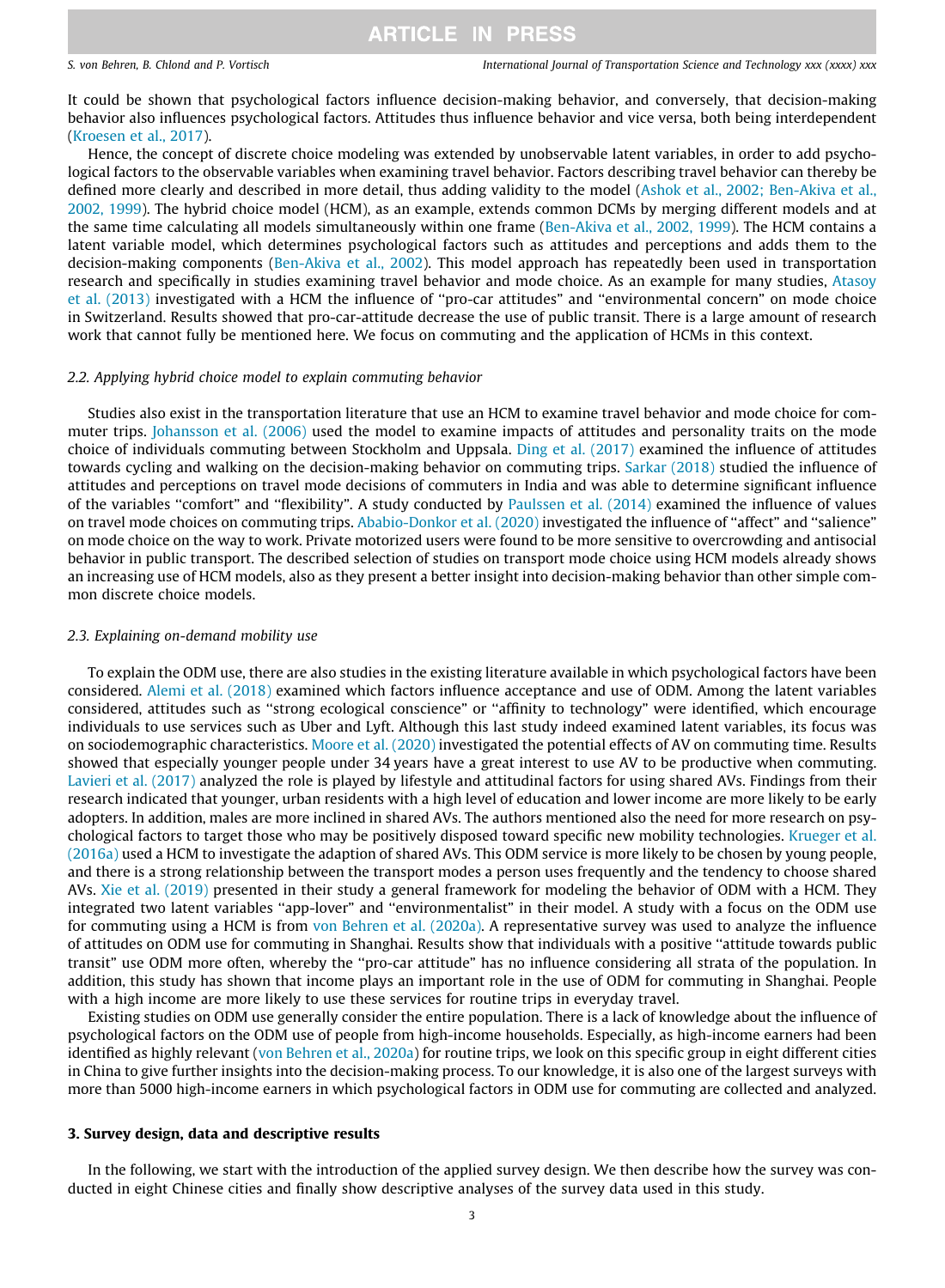### 3.1. Survey design

The research presented in this paper is based on a survey, which collects information on activities and mode choices using the concept of a travel skeleton ([von Behren et al., 2020a, 2018b, 2018c\)](#page-13-0).

### 3.1.1. Concept of a travel skeleton

The idea is based on the longitudinally-oriented trip diary survey of the German Mobility Panel (MOP). However, instead of asking the people about every single trip in a random week, we ask the people about relevant activities and mode choice in a typical week. We describe the concept of the travel skeleton as a "pseudo-longitudinal" approach (see Fig. 1). Thus this concept focuses on the collection of typical travel behavior elements. In the questionnaire, the most important activities in a week: commuting (red ellipse), chauffeuring, leisure, shopping and errands (grey or green ellipse) are asked. The questioning of typical behavior – in our research referring to the frequent, daily repetition of activities across many weeks – reduces the error rate of short-term snapshots like diary-oriented surveys [\(von Behren et al., 2020b](#page-13-0)). With our approach we create a cost-effective survey alternative to longitudinal trip diaries. In our survey, we asked respondents for the current study in detail about their typical commuting behavior considering ODM as a mode option. Besides everyday travel, this approach is also able to capture long-distance traveling (outside of the grey ellipse), tech savviness and psychological factors of respondents. The skeleton provides a reasonable compromise between the level of detail needed and the required effort to survey travel behavior. The idea of using a skeleton to identify routines and typical behavior is common in travel behavior research; for an overview of applications and a detailed description of our approach see [von Behren et al. \(2018b\)](#page-13-0). The concept of a travel skeleton was originally designed and tested for a study in Hamburg and Berlin (Germany) by [von Behren et al.](#page-13-0) [\(2018c\).](#page-13-0)

### 3.1.2. Psychological items

In order to investigate respondents' attitudes towards different modes of transport we used two standardized and welltested psychological item sets by [Hunecke et al. \(2010\) and Steg \(2005\).](#page-13-0) The items are rated on a Likert scale from 1 to 5 (''does not apply" to ''apply"). In our study, we focus on ten psychological items (indicators) that record attitudes towards public transit and the car. With these items, we want to analyze how the attitudes towards these two main modes affect ODM use on the way to work. [Table 1](#page-4-0) shows the items used. In selecting the items on attitudes towards public transit, we have attempted to reflect different aspects of public transit. For example, the autonomy to travel which can be achieved by public transit or the possibility of relaxing instead of driving a car. The selection of items relating to the car is more concerned with affective motives for use, i.e. the emotional affinity to the car.

### 3.2. Data

In our study, we use data collected through a survey in eight Chinese cities between May 2017 and July 2017. The surveyed cities were selected according to the categorization of cities into first-, second- and third-tier cities [\(The World Bank](#page-13-0) [and Development Research Center of the State Council, 2014](#page-13-0)) in order to represent exemplary cities for each category in China. Cities in different tiers reflect differences in consumer behavior, income level, population size, infrastructure and business opportunity. Categorization by tiers is also a suitable proxy for the volume of ODM service supply. Based on the



Fig. 1. Concept of the travel skeleton – Everyday and long-distance travel as a pseudo-longitudinal approach.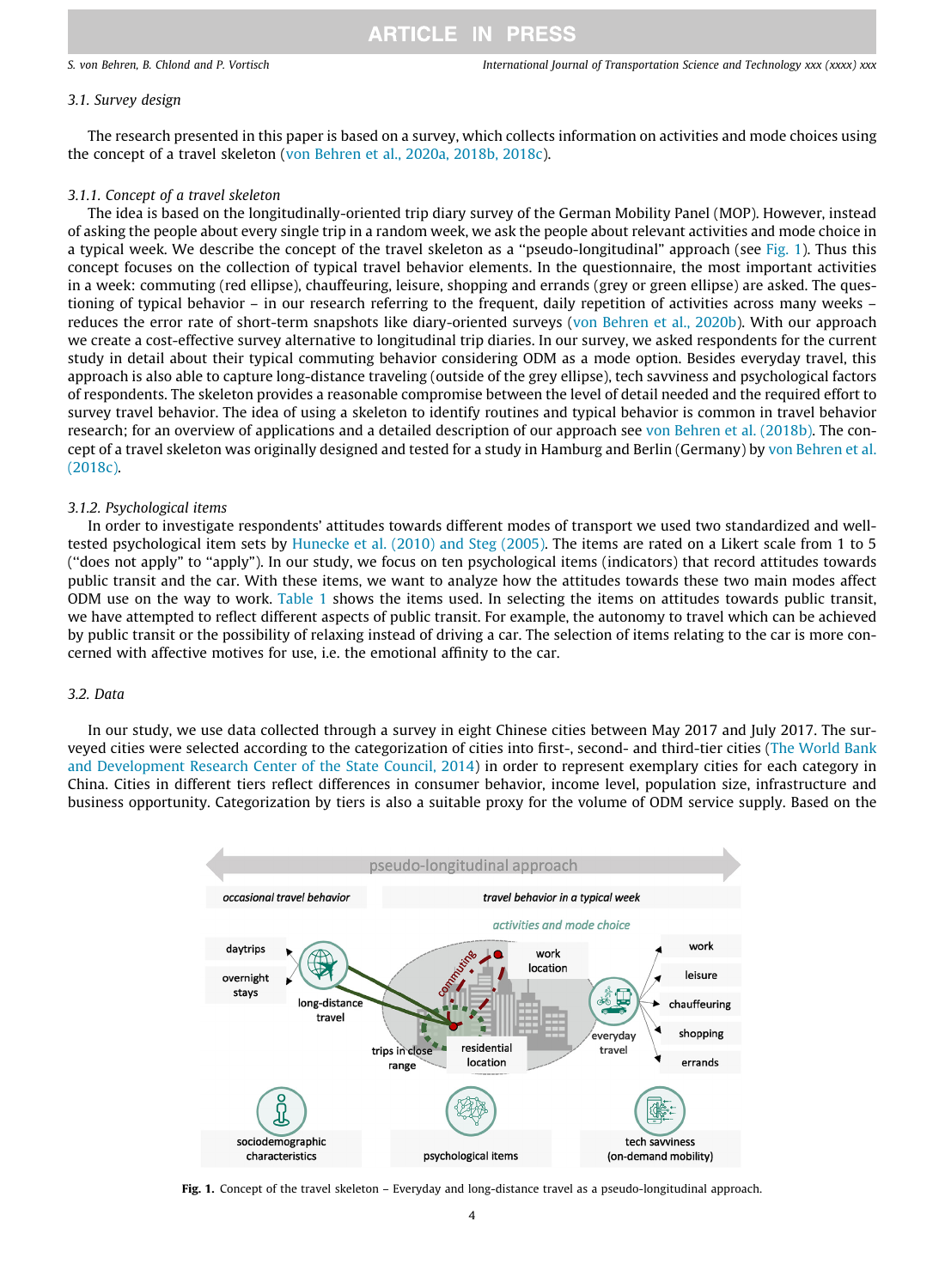<span id="page-4-0"></span>S. von Behren, B. Chlond and P. Vortisch International Journal of Transportation Science and Technology xxx (xxxx) xxx

| I |
|---|
|---|

Psychological items (indicators) used in the study.

| Items                                                                                                                                                             | <i><b>Ouestions</b></i>                                                                          |
|-------------------------------------------------------------------------------------------------------------------------------------------------------------------|--------------------------------------------------------------------------------------------------|
|                                                                                                                                                                   | I can relax well in public transportation.                                                       |
| $\begin{array}{l} I_1^P1_{T}^T\\ I_2^P1_{3}^T1_{4}^T\\ I_3^P1_{4}^T1_{5}^T1_{6}^T1_{7}^T\\ I_2^C1_{7}^T1_{7}^T1_{8}^T1_{8}^T\\ I_3^C1_{4}^T1_{5}^T\\ \end{array}$ | I can easily use the traveling time on the bus or train for other things.                        |
|                                                                                                                                                                   | I appreciate public transportation, because there is usually something interesting to see there. |
|                                                                                                                                                                   | I have resolved to travel the ways I need to go in everyday life using buses and trains.         |
|                                                                                                                                                                   | I can take care of what I want to with public transportation.                                    |
|                                                                                                                                                                   | Driving a car means fun and passion for me.                                                      |
|                                                                                                                                                                   | Driving a car means freedom to me.                                                               |
|                                                                                                                                                                   | Being able to use my driving skill when driving a car is fun for me.                             |
|                                                                                                                                                                   | I feel free and independent when I drive a car.                                                  |
|                                                                                                                                                                   | I like to drive a car.                                                                           |

selection of cities from different categories, the survey took place in Shanghai and Beijing (tier 1); Chongqing, Shenyang and Wuhan (tier 2); Kunming, Urumqi and Zhuhai (tier 3). The survey primarly focused on capturing travel behavior and psychological factors of people in higher income classes in urban and high density areas. The selected respondents have a monthly income of more than 10,000 RMB and represent nearly the top 5% earners in China ([Li et al., 2018\)](#page-13-0). Therefore, the survey does not claim to be representative for the selected cities or for the Chinese population. To generate a comparable dataset from each city, we used a standardized survey approach based on a computer assisted personal interview (CAPI). The survey was carried out by a professional Chinese market research firm. The full sample size was 5192 individuals with more than 550 respondents from each city. Prior to the analysis, we prepared the data and performed different data plausibility checks. In particular, we analyzed the psychological questions on the basis of the Likert scale with regards to a possible response bias using an algorithmic measure method as presented by [Magdolen et al. \(2019\)](#page-13-0). Based on the data preparation, we selected 4158 respondents for the following analyses.

### 3.3. Descriptive results

Based on our survey design, we were able to analyze the typical commuting behavior and the related ODM use. In our study we focus on car-related ODM services such as ride sourcing (e.g., Didi Chuxing) or car sharing (e.g., EVCard). Access to this form of mobility is generally flexible, individualized and spontaneous (''on-demand"). For this research ODM also includes taxi services. In our study, 10.8% of respondents use ODM in some way for commuting. Out of all commuting trips, 2.9% are performed with ODM. For our model and in order to obtain a sufficiently large sample size for all alternatives, respondent's choices were divided into three categories, according to the use of ODM:

- no use, corresponding to zero commuting trips with the use of ODM services in a typical week (89.2%, 3709 respondents),
- occasional use, corresponding to one commuting trip with the use of ODM services in a typical week (7.3%, 305 respondents)
- regular use, corresponding to at least two trips with the use of ODM services in a typical week (3.5%, 144 respondents).

### 3.3.1. Working, person and household characteristics

In addition to the answers given on ODM use we also recorded sociodemographic data. These are shown in [Table 2.](#page-5-0) 60.1% of the respondents are male. As to the monthly income, the sample, as shown above, consists of predominantly high-income households. Income classification was chosen in a manner to reflect very high-income households separately, so that their significance could be examined separately within the model. We distinguished households by household types. 30.1% were households with 1 or 2 adults, 42.8% were households with children and 27.1% were household with at least 3 adults and no children. The variable mode choice stability describes whether an individual behaves multimodally in his or her everyday travel, i.e. varies different modes. This variable is based on the Herfindahl-Hirschman-Index (HHI) on a scale from 0 to 1 [\(von](#page-13-0) [Behren et al., 2018b, 2018a\)](#page-13-0). The value 1 implies that a person uses only one single mode for their everyday travel, displaying monomodal behavior of this person. In contrast, a lower value implies a higher multimodal behavior. For reasons of simplification, a dummy variable (mode choice stability) was created for which a stable mode choice in everyday travel starts from a value above 0.8. The descriptive analysis shows also that about 65% of all respondents have a commuting distance of max-imum 10 km to their work place. 7.5% of the respondents cover more than 20 km to work (see [Table 2](#page-5-0)). People with higher incomes have more options in their residential choices and have not to choose cheap residential areas, which can results in a longer commute to work.

### 3.3.2. Psychological characteristics

[Fig. 2](#page-5-0) summarizes the responses to the psychological indicators. About a quarter of the participants rated the indicators for public transit ( $I_{1-5}^{PT}$ ) positively. The larger proportion (up to 40%) of respondents does not agree with the statements and<br>has nather near eveningses in the sentevt of public transit. This is also shown in the f has rather poor experiences in the context of public transit. This is also shown in the figure by the fact that the center of the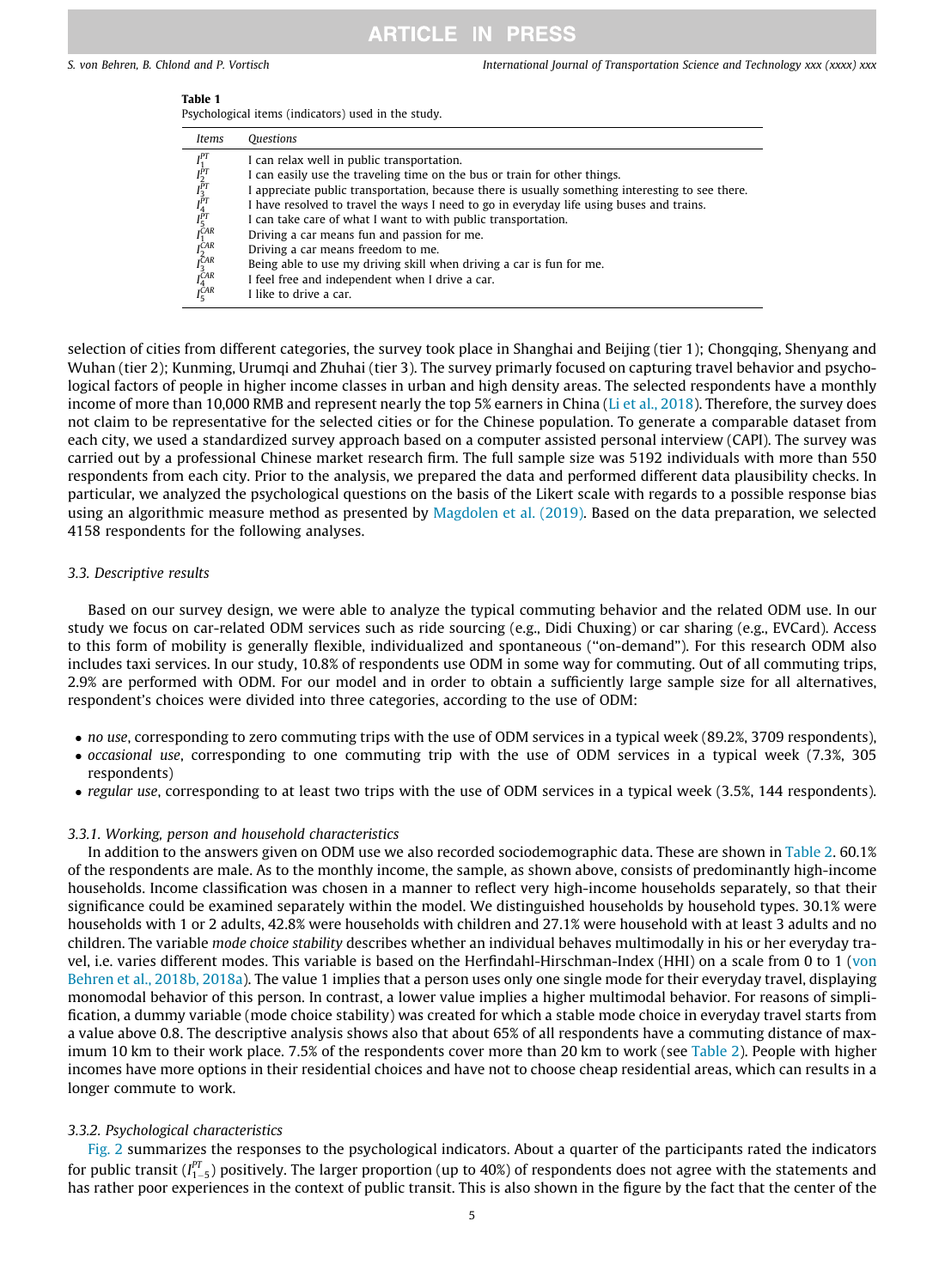<span id="page-5-0"></span>S. von Behren, B. Chlond and P. Vortisch International Journal of Transportation Science and Technology xxx (xxxx) xxx

### Table 2

Person, working and household characteristics.

| <b>Person characteristics</b>                        |              |                         |              |          |
|------------------------------------------------------|--------------|-------------------------|--------------|----------|
|                                                      | Yes          | no                      |              |          |
| Female                                               | 39.9%        | 60.1%                   |              |          |
| Driver's license                                     | 79.2%        | 20.8%                   |              |          |
| Age (<37 years)                                      | 49.0%        | 51.0%                   |              |          |
| High educated                                        | 12.5%        | 87.5%                   |              |          |
| Mode choice stability                                | 11.2%        | 88.8%                   |              |          |
| Usage of mobility-related apps less than once a week | 62.2%        | 37.8%                   |              |          |
| Net income                                           | $<$ 10 k RMB | $10 k - 60 k$ RMB       | $> 60 k$ RMB |          |
|                                                      | 2.0%         | 93.4%                   | 4.6%         |          |
|                                                      |              |                         |              |          |
| <b>Working characteristics</b>                       |              |                         |              |          |
|                                                      | ves          | no                      |              |          |
| Side job                                             | 5.4%         | 94.6%                   |              |          |
| Home office                                          | 5.5%         | 94.5%                   |              |          |
| Workdays per week                                    | <5 days      | $=5$ days               | >5 days      |          |
|                                                      | 2.4%         | 71.4%                   | 26.2%        |          |
| Business trips per month                             | $\Omega$     | $1 - 3$                 | >3           |          |
|                                                      | 77.5%        | 16.3%                   | 6.2%         |          |
| Working time model                                   | fixed        | partially fixed         | flexible     |          |
|                                                      | 77.5%        | 16.3%                   | 6.2%         |          |
| Commuting distance (in kilometers)                   | 5km          | 5-10 km                 | $10 - 20$ km | $>20$ km |
|                                                      | 34.4%        | 31.3%                   | 26.8%        | 7.5%     |
|                                                      |              |                         |              |          |
| <b>Household characteristics</b>                     |              |                         |              |          |
| Household type (HH-Type)                             | $1-2$ adults | Household with children | $3 + adults$ |          |
|                                                      | 30.1%        | 42.8%                   | 27.1%        |          |
| Tier ranking city                                    | tier 1       | tier 2                  | tier 3       |          |
|                                                      | 25.8%        | 40.9%                   | 33.3%        |          |
| Cars per household                                   | $\Omega$     | 1                       | >1           |          |
|                                                      | 34.9%        | 60.7%                   | 4.4%         |          |
| Parking satisfaction                                 | yes          | no                      |              |          |
|                                                      | 66.9%        | 33.1%                   |              |          |



Does not apply **Rather does not apply Applies in part Rather applies Applies** 



neutral area (yellow bar) is above the 50% mark. This applies to all indicators except  $I_2^{PT}$ . Consent to this indicator is higher than for the other indicators, as people confirm that they can use their time on the bus or train for other things. As to questions about cars ( $I_{1-5}^{CAR}$ ), people tend to agree more with the statements made (see Fig. 2). The middle point of the neutral<br>names for all indicators is not only below the 50% mark, it is also below the 40% mark, whi range for all indicators is not only below the 50% mark, it is also below the 40% mark, which indicates a high agreement with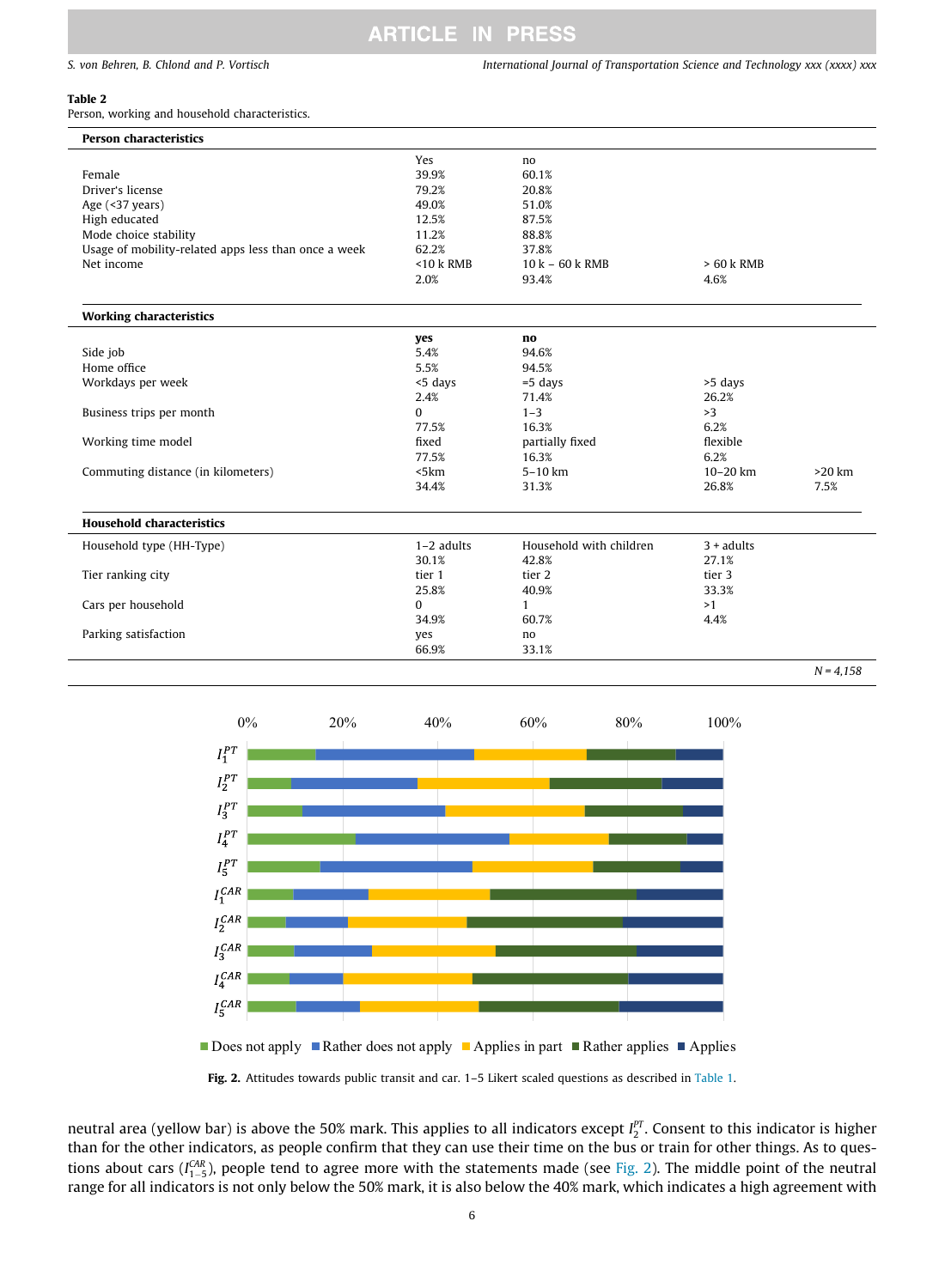S. von Behren, B. Chlond and P. Vortisch International Journal of Transportation Science and Technology xxx (xxxx) xxx

the statements. The highest agreement is to be observed with  $I_2^{\text{CAR}}$ . For these people driving a car means freedom. This characteristic cannot be provided by conventional (mass) public transit services.

As a preliminary analysis for our ordered hybrid choice model (OHCM) and to identify latent variables, we conducted an explorative factor analysis based on the attitudinal indicators as presented. Table 3 shows the results of the principal factor analysis (PFA). Based on the scree plot (elbow criterion), Kaisefs criterion and parallel analysis, two factors can be extracted: one describing the experience with public transit (factor 1) and one describing the emotional attitude to cars (factor 2). Factor 1 characterizes whether people can handle their everyday life with public transit and what their experience with public transit is like, whereby high values imply positive experience with public transit usage. Factor 2, emotional car attitude, describes whether people like to use a car and if they are emotionally bound to cars, regardless of whether respondents own a car or not. Both factors were found to have excellent internal reliability with a Cronbach's alpha of 0.88 and 0.91, respectively

### 4. Methodology

To investigate the influence of psychological factors on on-demand mobility (ODM) use in the selected Chinese cities, we used an ordered hybrid choice model (OHCM). The use of an OHCM is inspired by the work of [Belgiawan et al. \(2017\)](#page-12-0). A more general version of this model is also known as integrated choice and latent variable model (ICLV). In our study, we do not calculate a separate OHCM for each city, as the results are rather complicated to compare between cities. In addition, the complexity and the optimization effort for eight individual models prevent a meaningful implementation. Instead, we attempt to identify influences across cities in order to make generally valid statements for high-income earners in China.

In this section, we first describe our model specification in Section 4.1. Then, we explain the OHCM of our study in more detail [\(Section 4.2](#page-8-0)). Before we address the choice model component, we look at the latent variables (LVs) and their structural model. We then consider the joint estimation of the different model components.

### 4.1. Model specification

Before the OHCM, we calculated an ordered probit model as a ''base" model. The objective of the ''base" model is to select the relevant independent variables for our final model. The sample of 4158 observations was split into a training and a test data set to validate the predictive power of the model. The 3210 observations constituting 77% of the sample was randomly selected and used to estimate the model. The estimated model was then applied to the remaing test data to validate the predicition power of the model.

#### Table 3

Principal factor analysis (PFA) - Varimax rotated factor pattern.

|                                                                                                                           | Factors                   |                             |                 |
|---------------------------------------------------------------------------------------------------------------------------|---------------------------|-----------------------------|-----------------|
|                                                                                                                           | Public transit experience | Emotional car attitude      |                 |
| Cronbach's Alpha                                                                                                          | $\alpha = 0.88$           | $\alpha$ = 0.91             |                 |
| Indicators in PFA                                                                                                         |                           |                             |                 |
| $I_1^{PT}$<br>$I_2^{PT}$ $I_3^{PT}$ $I_4^{PT}$<br>$I_4^{CAR}$<br>$I_4^{CAR}$<br>$I_4^{CAR}$<br>$I_5^{CAR}$<br>$I_5^{CAR}$ | 0.810                     |                             |                 |
|                                                                                                                           | 0.809                     |                             |                 |
|                                                                                                                           | 0.780                     |                             |                 |
|                                                                                                                           | 0.754                     |                             |                 |
|                                                                                                                           | 0.716                     |                             |                 |
|                                                                                                                           |                           | 0.828                       |                 |
|                                                                                                                           |                           | 0.813                       |                 |
|                                                                                                                           |                           | 0.812                       |                 |
|                                                                                                                           |                           | 0.800                       |                 |
|                                                                                                                           |                           | 0.792                       |                 |
| Printed is the maximum loading of each item                                                                               |                           |                             |                 |
|                                                                                                                           |                           |                             |                 |
| Criteria of extraction and quality for PFA                                                                                |                           |                             |                 |
| Criteria of extraction                                                                                                    | # Factors                 |                             |                 |
| Kaiser's criterion                                                                                                        | 2                         |                             |                 |
| Parallel Analysis                                                                                                         | 2                         |                             |                 |
| Scree Test                                                                                                                | $\overline{2}$            |                             |                 |
| Criteria of quality                                                                                                       |                           | Value                       | Pr > Chi-Square |
| Kaisefs Measure of Sampling Adequacy (MSA)                                                                                |                           | $0.888 > 0.8$ (meritorious) |                 |
| Bartlett's test of Sphericity                                                                                             |                           | $\chi^2$ (9) = 66.754       | < 0.001         |
|                                                                                                                           |                           |                             | $N = 4.158$     |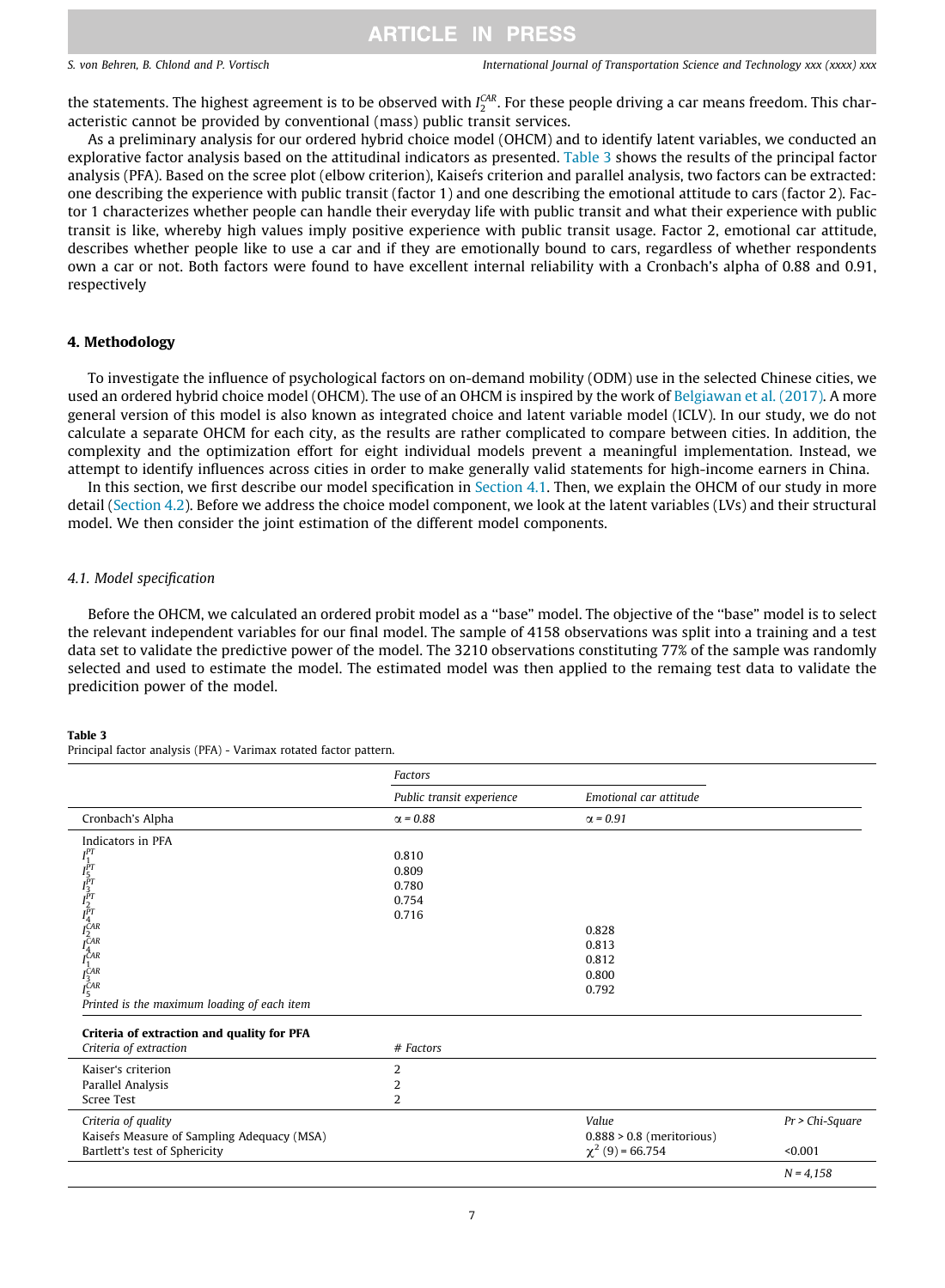### <span id="page-7-0"></span>4.1.1. Explanatory variables in the model

After extensive specification testing, 13 observable variables  $X_n$  (respondent characteristics) were used in the model: gender (female used as the base), age (people under 37 used as the base, since they were born after the two-child policy in China), driver's license (no license as the base), car ownership (using those with no car as the base), mode choice stability (people with no stable mode choice behavior as the base), tier cities (using tier 2 city as the base), household type (split into three categories, taking household type 3 as the base), the distance to work (split into 3 categories, with more than 10 km as the base), use of mobility-related apps (usage of mobility-related apps less than once a week used as a base) and business trips (3 or less business trips used as the base). In our model, we did not use time and costs for transport alternatives, as we focus on the typical use frequency of ODM for commuting and not on classical mode choice. In this case, such information cannot be calculated either, since we did not have single trip information. Furthermore, ODM services often have a dynamic pricing system. Exact costs are difficult to determine. In addition, the other observable variables from [Table 2](#page-5-0) were not taken into account because they had no influence in the ''base" ordered probit model.

The final ordered probit model with 13 observable variables  $(X_n)$  predicts the choice with an accuracy of 88.2% (loglikelihood = -1324.28), which gives a high reliance in the model and estimated parameters. These 13 explanatory variables are integrated in the subsequent OHCM (see Fig. 3). In general, one would expect more complex models, such as the later described OHCM, to fit the data better than less complex models, such as the ''base" ordered probit model. However, as [Vij and Walker \(2015\)](#page-13-0) showed, an ''ICLV model can be reduced to a choice model without latent variables that fits the choice data at least as well as the original ICLV model framework from which it was obtained". Moreover, as [Hess et al. \(2018\)](#page-12-0) mentioned, ''it is well known that a model which is estimated only on the choice data alone will fit that data at least as well as the choice component of a hybrid structure". After careful consideration, we decided against showing the ''base" ordered probit model alongside the hybrid structure in the present paper. But results of the ''base" model are later used for comparison with the parameters of the OHCM as an important quality criterion of the OHCM (see [Table 5\)](#page-10-0). The focus of the study is to gain insights into the role that attitudinal constructs play in the use of ODM and what proportion of heterogeneity in the hybrid model can actually be associated with the attitudinal constructs.

### 4.1.2. Hybrid structure of the model

Consequently, we focus on the hybrid structure in this paper. In a ''base" ordered probit model, only observable variables are considered to describe the choices of the individuals. The OHCM provides a framework to integrate unobservable, latent attitudes into our model of the decision-making process. As those psychological factors cannot be observed directly,



Unobservable variables Observable variables

Fig. 3. Ordered hybrid choice model (OHCM) framework and model specification.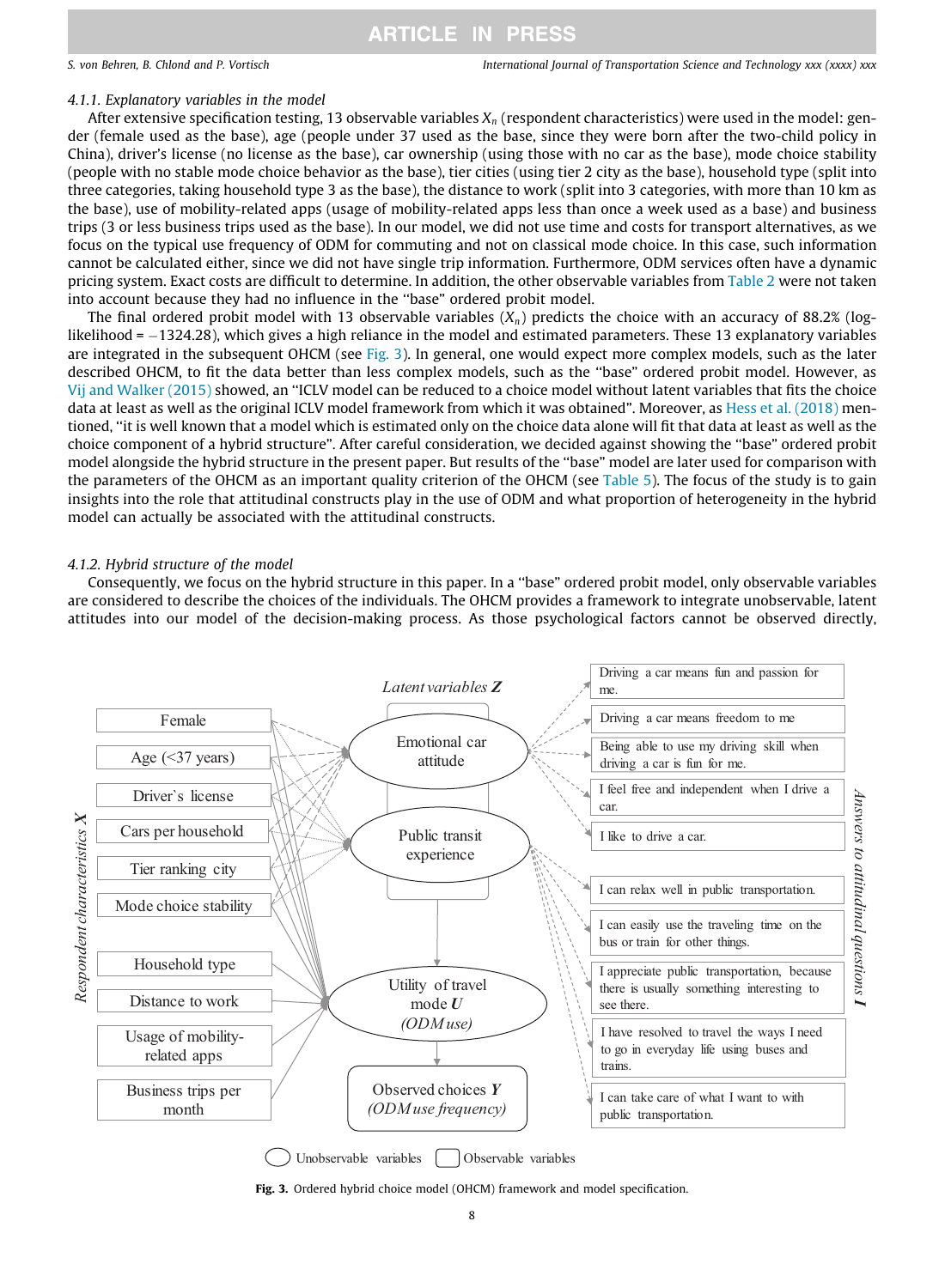<span id="page-8-0"></span>responses to a set of indicators on an ordered scale are asked in the survey (see [Table 1](#page-4-0)). Those indicators are used to gain information on the LVs describing respondents' travel mode attitudes towards car and public transit. For this purpose, we performed the factor analysis described in the previous chapter.

In the resulting OHCM, two LVs from the factor analysis are integrated: public transit experience and emotional car attitude. [Fig. 3](#page-7-0) illustrates the structure of our model.

### 4.2. Ordered hybrid choice model (OHCM)

The OHCM with the ordered probit kernel consists of three relevant components (structural model, measurement model, choice model), which we describe in the following in more detail.

### 4.2.1. Latent attitudes: structural model

In the OHCM, we describe the vector of L different LVs of individual n by  $Z_n$ . Each LV  $Z_{nl}$  is characterized by a linear combination of the individual's observable variables  $X_n$  and a random component  $\xi_{nl}$ . In [Fig. 3](#page-7-0) the observable variables used in the structural model are shown. In the structural Eq. (1) the vector  $\alpha_l$  are the weights and the error component  $\xi_{nl}$  is assumed to be normally distributed with mean zero and variance  $\sigma_l^2$ :

$$
Z_{nl} = \alpha_l X_n + \xi_{nl}, \xi_{nl} N(0, \sigma_l^2).
$$
 (1)

In our hybrid model, we will assume independency of the LVs given the observable variables and the weights  $\alpha$ . In short:  $\xi_{nl}$  is assumed to be independent for all  $l \in \{1, \dots, L\}$  and  $n \in \{1, \dots, N\}$ . As scale and spread of the LVs are arbitrary, no constant is needed in the specification of the LVs and the variance can be set to one.

### 4.2.2. Latent variables: measurement model

The LVs (in our model: public transit experience and emotional car attitude) are used in the measurement model component of our OHCM to explain the answers to attitudinal questions. We used 10 indicators based on a 5-level Likert-scale (see [Fig. 2\)](#page-5-0). The indicators, the responses to which are given on an ordered scale represented by the values 1 to S, are manifestations of the LV. We denote the set of indicators of individual n by the vector  $I_n$ , containing the K single indicators  $I_{nk}$ ,  $k \in \{1, \dots, K\}$ . We model each indicator by a continuous representation  $I_{nk}$ , which is composed of a linear combination of the LVs with weights given by the vector  $\zeta_k$  and an error component  $\psi_{nk}$  with mean zero:

$$
I_{nk} = \zeta_k Z_n + \psi_{nk}.\tag{2}
$$

The distribution of the indicators  $I_{nk}$  is then defined by allocating the variables  $I_{nk}$  to intervals given by the thresholds  $\rho_k^{(0)}, \cdots, \rho_k^{(S)}$ :

$$
I_{nk} = 1 \iff \rho_k^{(0)} < I_{nk} \le \rho_k^{(1)},
$$
\n
$$
I_{nk} = 2 \iff \rho_k^{(1)} < I_{nk} \le \rho_k^{(2)},
$$
\n
$$
\vdots
$$
\n
$$
I_{nk} = S \iff \rho_k^{(S-1)} < I_{nk} \le \rho_k^{(S)},
$$
\n
$$
(3)
$$

where  $\rho_k^{(0)} = -\infty$  and  $\rho_k^{(S)} = \infty$  for all  $k \in \{1, \dots, K\}$ . Assuming the error components  $\psi_{nk}$  are i.i.d. and follow a Gumbel distri-<br>bution for all n and k and to take into account the ordered nature of the indica bution for all  $n$  and  $k$  and to take into account the ordered nature of the indicators, we apply an ordered logit model to explain the likelihood of the observed values of  $I_{nk}$  of individual n as:

$$
P(I_{nk} = s | Z_n, \zeta_k) = P\left(\rho_k^{(s-1)} < I_{nk} \le \rho_k^{(s)} | Z_n, \zeta_k\right) = \frac{\exp\left(\rho_k^{(s)} - \zeta_k Z_n\right)}{1 + \exp\left(\rho_k^{(s)} - \zeta_k Z_n\right)} - \frac{\exp\left(\rho_k^{(s-1)} - \zeta_k Z_n\right)}{1 + \exp\left(\rho_k^{(s-1)} - \zeta_k Z_n\right)},\tag{4}
$$

### 4.2.3. Choice model component

Finally, in the choice component of our model, we include the LVs to explain their influence on ODM use. The utility is now composed of the observable variables, the LVs and an error component  $\epsilon$ . The error component is assumed to be normally distributed with mean 0 and variance  $\sigma_{choice}^2$ . The utility function is defined as

$$
U_n = \beta X_n + \gamma Z_n + \epsilon_n \tag{5}
$$

where  $\beta$  and  $\gamma$  are the vectors of weights of the observable variables and the LVs in the utility function respectively. The choice probabilities, given all variables  $X_n$  and  $Z_n$ , is then:

$$
P(Y_n = j | X_n, Z_n, \beta, \gamma, \tau) = \Phi\left(\frac{\tau^{(j)} - (\beta X_n + \gamma Z_n)}{\sigma_{choice}}\right) - \Phi\left(\frac{\tau^{(j-1)} - (\beta X_n + \gamma Z_n)}{\sigma_{choice}}\right). \tag{6}
$$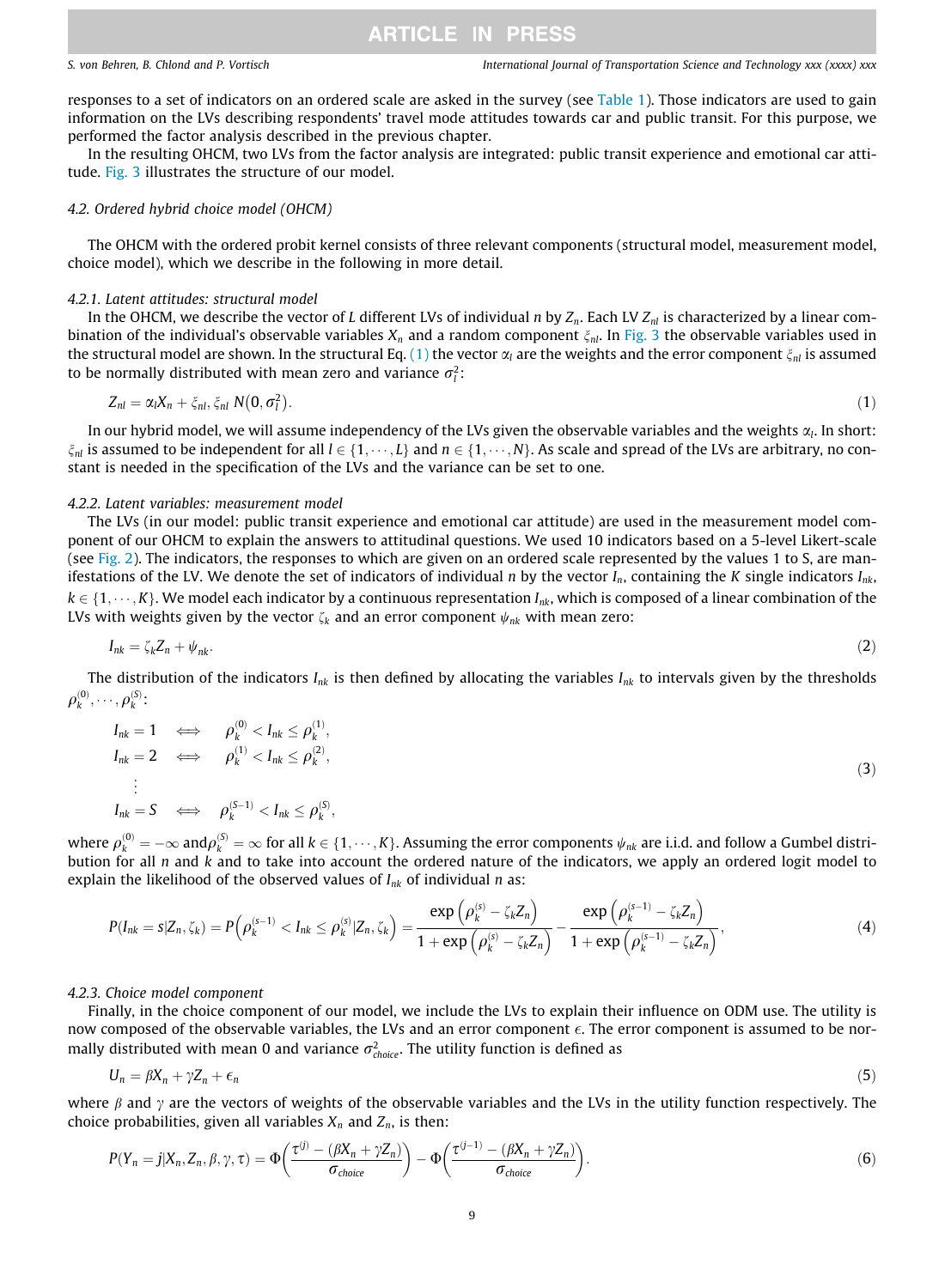<span id="page-9-0"></span>where  $\tau^{(j)}$  are the threshold parameters in the ordered probit model. The random components  $\epsilon_n$  include all unobserved heterogeneity among individuals. By including the LVs as in Eq. [\(5\)](#page-8-0) and considering that they are random variables themselves, we hope to reduce the role of the purely random terms  $\epsilon_n$  and to explain some of the heterogeneity through the LVs instead.

Since the OHCM specification has been clarified, the likelihood can now be calculated for a given data set (consisting of observable variables and indicators) and for given parameters (consisting of  $\beta$ ,  $\gamma$ ,  $\tau$ ,  $\sigma$ ,  $\zeta$ ,  $\rho$ ,  $\alpha$ ). For the estimation of the parameters the approximation of distributions, e.g. by Halton draws, is necessary, resulting in the maximum simulated likelihood estimation method in the OHCM. In our final model we used 500 Halton draws for each latent variable. The estimation is based on the CMC choice modelling code for R [\(CMC, 2017\)](#page-12-0). For the application with the ordered probit in the choice component we adapted and accelerated the given basis code.

### 5. Results

The ordered hybrid choice model (OHCM) helps to illustrate how various sociodemographic characteristics as well as attitudes towards modes play a role in the use of on-demand mobility (ODM) services on commuting trips. We cannot discover improvement in the log-likelihood of the choice component of the OHCM against the ''base" ordered probit model (see Table 4). But this is in line with the existing literature as the overall log-likelihood can never be better than that of the corresponding reduced form model [\(Hess et al., 2018; Song, 2019; Vij and Walker, 2015](#page-12-0)).

### 5.1. Direct effects on on-demand mobility use for commuting

First, we look at the direct effects of the respondents' characteristics  $(\beta)$  in the utility function (see Table 4 (column A)). It is not surprising that younger people are more likely to use such services for commuting. Likewise, private car availability (CarAV) has a negative influence. These results are in line with existing research studies. However, the influence in our model is not significant. Contrary to the influence in existing studies, the educational level in high-income classes has no influence

#### Table 4

Main parameter estimates. (A) Parameters of the structural equation of the choice model. (B) Parameters of the structural equations of the latent variables.

| Log-likelihood                                  |       | $-40.427.68$ |        |  |
|-------------------------------------------------|-------|--------------|--------|--|
| Log-likelihood of choice component              |       | $-1.324.32$  |        |  |
| Log-likelihood of null model (choice component) |       | $-3,526.56$  |        |  |
| Log-likelihood of the base ordered probit model |       | $-1.324.28$  |        |  |
| McFadden Pseudo- $R^2$ (choice component)       |       | 0.62         |        |  |
| N                                               | 3.210 |              |        |  |
| Thresholds of the choice component              |       |              |        |  |
| $\tau^{(1)}$                                    | 6.059 |              |        |  |
| $\tau^{(2)}$                                    | 8.834 |              |        |  |
| $\lambda$                                       |       |              | $\sim$ |  |

| (A)                                                                                                                                                                      |                                                                   |                                                             |                                                   | (B)                                                 |                                     |                                        |                                     |
|--------------------------------------------------------------------------------------------------------------------------------------------------------------------------|-------------------------------------------------------------------|-------------------------------------------------------------|---------------------------------------------------|-----------------------------------------------------|-------------------------------------|----------------------------------------|-------------------------------------|
| Parameter                                                                                                                                                                | Value                                                             |                                                             | Parameter<br>$\alpha$ from<br>variable            | on latent variable<br><b>Emotional car attitude</b> |                                     | PT experience                          |                                     |
|                                                                                                                                                                          | Parameter<br>estimates                                            | t-statistics                                                |                                                   | Parameter<br>estimates                              | t-statistics                        | Parameter<br>estimates                 | t-statistics                        |
| $\beta$ Female<br>$\beta_{Age < 37}$<br>$\beta_{Diriver's license}$                                                                                                      | 0.866<br>0.212<br>0.995                                           | 6.31<br>1.42<br>7.28                                        | Female<br>Age $<$ 37<br>Driver's<br>license       | $-0.263$<br>0.096<br>1.022                          | $-6.97$<br>2.62<br>21.51            | 0.240<br>0.052<br>$-0.277$             | 6.30<br>1.44<br>$-5.83$             |
| $\beta$ CarAV<br>$\beta$ Tier1city<br>$\beta$ Tier3city<br>$\beta$ HH $-1,$ 2adults<br><b>PHHwithchildren</b><br>$\beta$ ModeChoiceStability                             | $-0.198$<br>$-1.640$<br>$-2.346$<br>1.000<br>$-0.834$<br>1.522    | $-0.63$<br>$-5.77$<br>$-9.02$<br>$-3.50$<br>7.50            | CarAV<br>Tier 1 city<br>Tier 3 city<br>ModeChoice | 0.961<br>$-0.035$<br>$-0.273$<br>0.159              | 19.78<br>$-0.82$<br>$-5.18$<br>2.71 | $-0.626$<br>0.345<br>$-0.394$<br>0.424 | $-13.22$<br>8.19<br>$-7.70$<br>7.25 |
| $\beta$ Appusage<br>$\beta$ Distancework<5km<br>$\beta$ Distancework5-10km<br>$\beta$ Businesstrips<br>$\gamma_{PT-Exp}$<br>$\gamma_{\mathit{Car}}$<br>$\sigma_{choice}$ | 0.598<br>$-0.479$<br>1.177<br>1.073<br>0.265<br>$-0.212$<br>4.441 | 1.75<br>$-1.73$<br>7.73<br>2.83<br>1.92<br>$-1.55$<br>26.43 | Stability                                         |                                                     |                                     |                                        |                                     |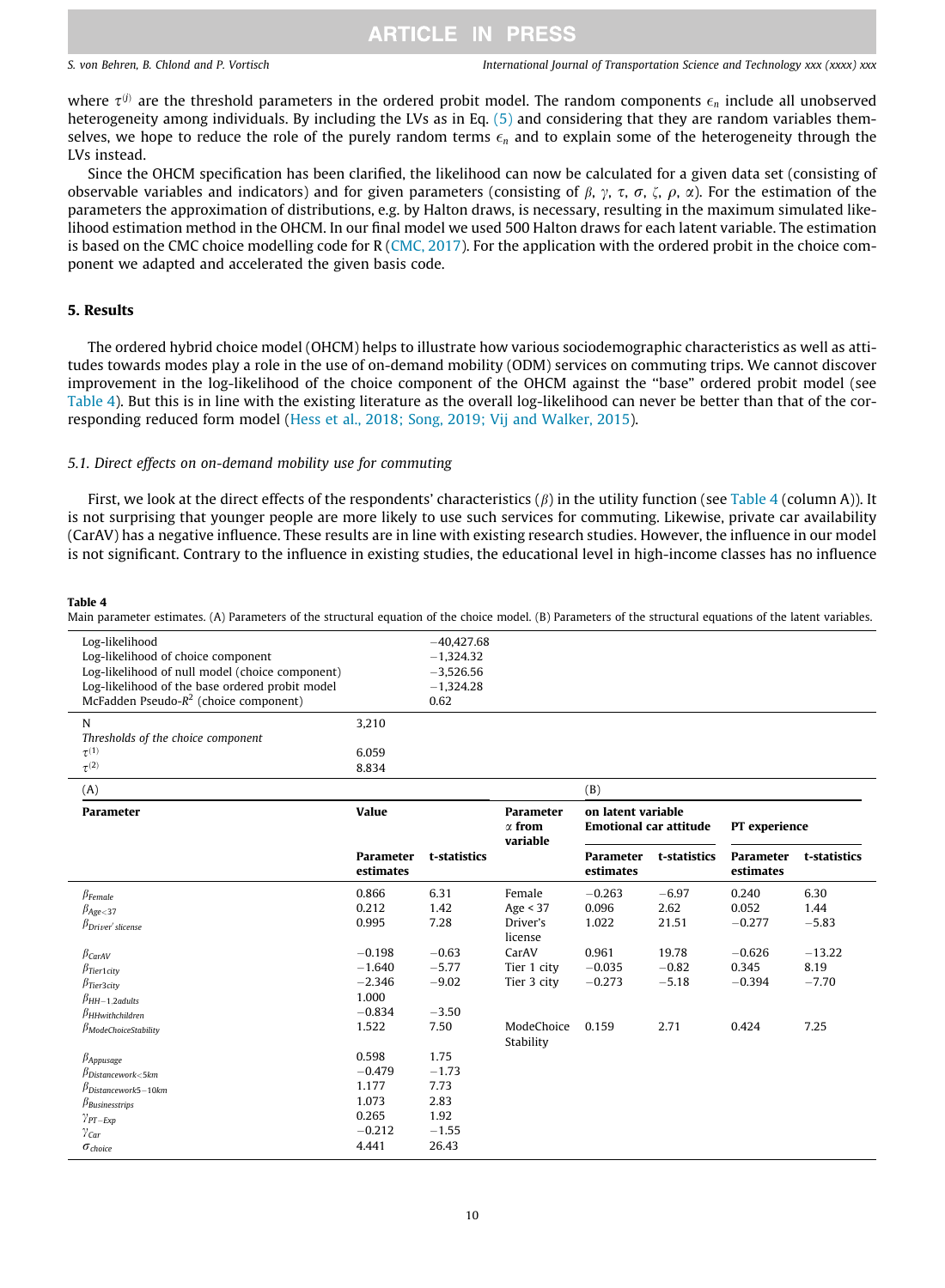### <span id="page-10-0"></span>S. von Behren, B. Chlond and P. Vortisch International Journal of Transportation Science and Technology xxx (xxxx) xxx

on the probability and was not considered in the improvement of the model quality. The high income itself is a more relevant aspect than education as the repeated use for commuting becomes expensive in the time of demand peaks. This implies that ODM is no mode option for all commuters. The results of [von Behren et al. \(2020a\)](#page-13-0) in Shanghai confirmed this conclusion. Noticeable, and in contrast to previous studies, is the fact that women are more likely to use ODM in high-income groups. High earners who are less multimodal (mode choice stability) use ODM more often for commuting. This contrasts with the study by [Krueger et al. \(2016b\),](#page-13-0) in which people with multimodal behavior tend to use ODM more frequently for various trip purposes.

The results show also differences between the city tiers. People in tier 2 cities are more likely to use these services on their way to work than in tier 1 or tier 3 cities. In general, ODM has big potential in tier 2 cities. It is a good alternative solution for tier 2 cities with less-developed public transit infrastructure to meet the increasing demands of mobility. This motivates people to use ODM for routine trips like commuting. It can be assumed that more people would use car-related ODM services in tier 1 cities as a result of a greater availability. One explanation for the results could be that it is more difficult to use ODM due to congestion and that tier 1 cities offer better alternatives in the form of well-developed public transit services. Therefore car sharing and car hailing are maybe less accepted in tier 1 cities, due to the safety consideration. And thus in tier 1 cities the private car still is a preferred mode of transport in the stressful and crowded environment. If we look at the commuting distance, we find the highest probability at a distance between 5 and 10 km. Distances under 5 km are most unlikely.

We next look at the impact of the latent variables (LVs) in the utility function (see [Table 4](#page-9-0) (A)). We see a significant influence of the LV public transit experience ( $\gamma_{PT-Exp}$ ). Respondents with a higher value for this LV have a greater utility for ODM. The second LV describing the emotional car attitude has a negative high significant influence in the utility function. This result shows that people with a high emotional car affinity use less ODM services. They prefer to drive themselves or already have their own chauffeur.

[Table 4](#page-9-0) (column B) presents the findings for the structural model for the two latent variables. We see female respondents have a lower value for emotional car attitude and a higher value for public transit experience. People from tier 1 cities obtain a higher value for public transit experience than people from tier 3 cities. In tier 3 cities the public transit is not yet well developed, thus private means are mostly used. Beijing and Shanghai already have a well-developed public transit system in contrast to the tier 3 city like Urumqi. People from tier 2 cities have the highest value for emotional car attitude.

### 5.2. Direct effects vs. effects through the latent variables

The OHCM has the advantage that, in addition to the overall effects of the respondents' characteristics, it allows us to also consider the split into direct effects and effects through the LVs, given by the vectors  $\beta$ ,  $\gamma_{\text{Car}} \alpha_{\text{Car}} \alpha_{\text{Car}} \alpha_{\text{PT-Exp}}$  respectively. For validation of the parameter estimates, we followed the procedure of [Vij and Walker \(2016\)](#page-13-0) and additionally constructed a reduced form model of the HCM. The direct influences and the influences through the LVs on the choice are summarized in Table 5. The effects of age and gender on ODM use are almost entirely direct effects. The effect over age has nothing to do with a higher car affinity. We can therefore assume that younger people use car-related ODM services for other reasons. The direct positive effect via the driver's license is strongly reduced by the two LVs. Car availability reduces the probability of using ODM. This effect is strongly amplified by the LVs. The results show clearly that car owners with emotional car attitudes tend to use less ODM for routine trips such as commuting. People without a private car have a higher probability. They use these services presumably to avoid the crowded and stressful environment in the public transit. Tier 3 cities have the lowest probability of using ODM for commuting. The effect is amplified slightly by the public transit experience.

Comparing the two last columns in Table 5 we see that the overall effects on utility in the OHCM are, as expected, similar to the effects in the ''base" ordered probit model using the same observable variables. Also, the overall variance in the OHCM,

| Variable                  | Direct effect | Effect via LV Emotional<br>car attitude | Effect via<br>LV PT Exp | Effect via LVs<br>combined | Overall effect<br>OHCM | Overall effect "base"<br>ordered probit |
|---------------------------|---------------|-----------------------------------------|-------------------------|----------------------------|------------------------|-----------------------------------------|
| Female                    | 0.866         | 0.056                                   | 0.064                   | 0.119                      | 0.985                  | 0.932                                   |
| Age $<$ 37                | 0.212         | $-0.020$                                | 0.014                   | $-0.006$                   | 0.205                  | 0.179                                   |
| Driver's license          | 0.995         | $-0.216$                                | $-0.073$                | $-0.290$                   | 0.705                  | 0.661                                   |
| Car availability          | $-0.198$      | $-0.203$                                | $-0.166$                | $-0.369$                   | $-0.567$               | $-0.534$                                |
| Tier 1 city               | $-1.640$      | 0.007                                   | 0.091                   | 0.099                      | $-1.541$               | $-1.478$                                |
| Tier 3 city               | $-2.346$      | 0.058                                   | $-0.104$                | $-0.047$                   | $-2.393$               | $-2.288$                                |
| Household type 1          | 1.000         |                                         |                         |                            | 1.000                  | 1.000                                   |
| Household type 2          | $-0.834$      |                                         |                         |                            | $-0.834$               | $-0.789$                                |
| ModeChoiceStability       | 1.522         | $-0.034$                                | 0.112                   | 0.079                      | 1.601                  | 1.524                                   |
| App usage                 | 0.598         |                                         |                         |                            | 0.598                  | 0.604                                   |
| Distance work $\leq$ 5 km | $-0.479$      |                                         |                         |                            | $-0.479$               | $-0.421$                                |
| Distance work $5 - 10$ km | 1.177         |                                         |                         |                            | 1.177                  | 1.120                                   |
| Business trips            | 1.073         |                                         |                         |                            | 1.073                  | 1.000                                   |

Direct effects vs. effects through the LVs on ODM use.

Table 5

Model comparison of OHCM with ''base" ordered probit model in bold.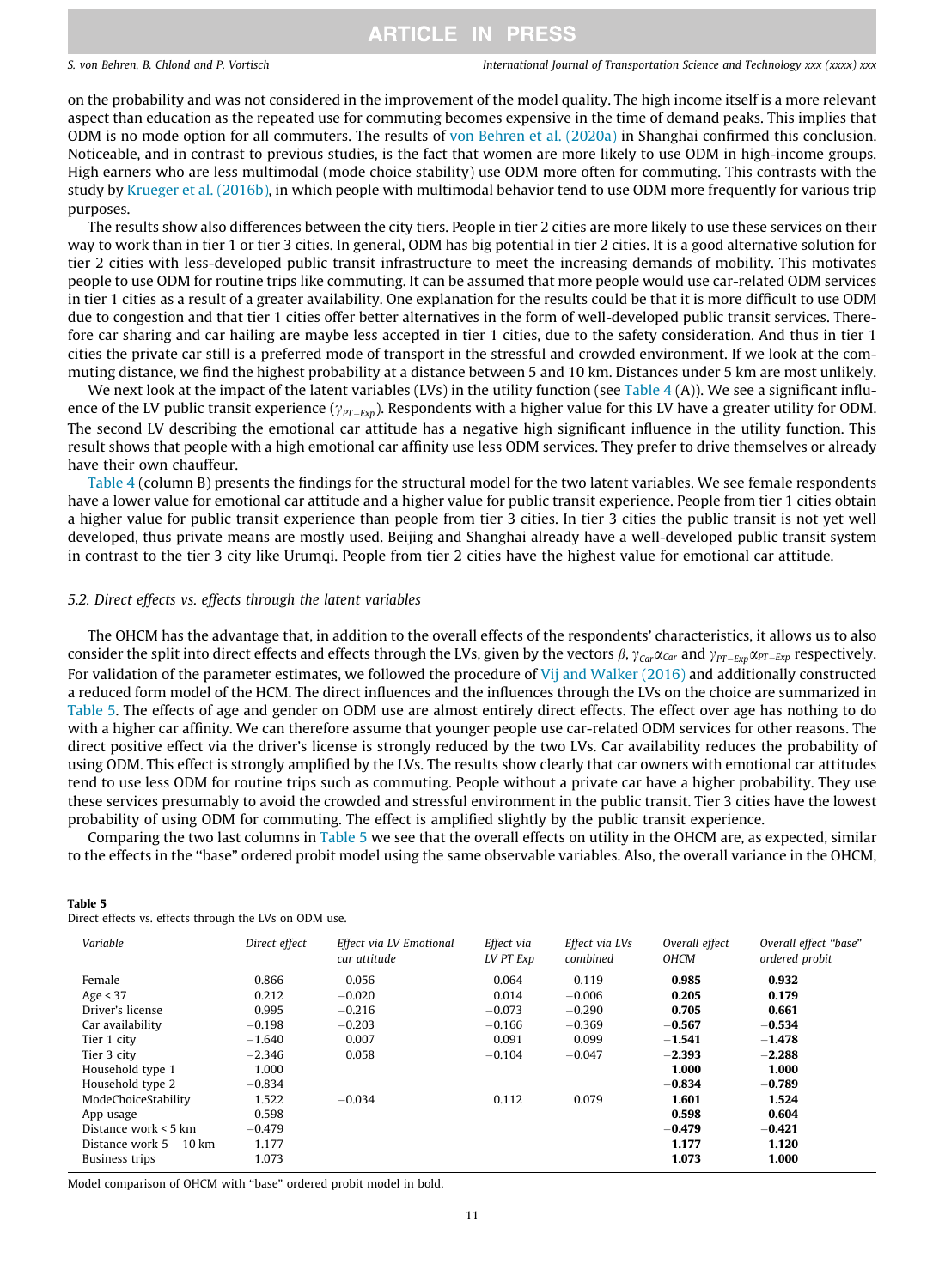as discussed earlier, is almost identical to the variance in the pure ''base" ordered probit model. This gives strong confidence into the parameter estimates with the maximum simulated likelihood estimation method in the OHCM. Such a comparison is often not done in the existing literature when hybrid choice modeling is applied. However, it is necessary to determine the deviation through simulation and to determine the quality of the results. Small deviations are to be expected due to simulation noise using the maximum simulated likelihood method. Thus, the share of the total variance linked to the LVs in the utility is 1%. Hence, we were able to explain 1% of the overall heterogeneity in a pure ordered probit model by including LVs. Although this may not sound like a lot, this is not to be disdained considering that the overall variance in the utility function is rather high.

### 6. Discussion and conclusion

In China, cities have seen a sharp increase in on-demand mobility (ODM) services in recent years going simultaneous with income rises at least for a proportion of the population. These services are also increasingly used for mandatory activities such as work. Therefore, the aim of our study was to determine factors that influence ODM usage of high-income earners for commuting. To this end, we not only focused on sociodemographic characteristics, we also took psychological factors into account. First, a discrete choice model in the form of an ordered probit model was applied, which was subsequently extended to an ordered hybrid choice model (OHCM), taking into account two latent travel mode attitudes in order to adequately map the role of psychological factors. Through the OHCM it was possible to analyze the direct effects as well as the indirect effects via the latent variables (LV).

People living in tier 2 cities such as Chongqing, Shenyang and Wuhan are most likely to use ODM. These services have great potential in Tier 2 cities, as the public transit infrastructure cannot handle the high travel demand. In these cities there are fewer alternatives to the private car. Hence, car-based services are more interesting for everyday travel. ODM can offer another good alternative solution even for commuting. In contrast, in tier 1 cities there is a higher attractive availability of public transit. In tier 3 cities the public transit system is even less developed than in tier 2 cities. In addition, the supply of ODM services in tier 3 cities is not sufficient to provide reliability for routine trips such as commuting. An important point when considering the sustainability of such ODM services is the distance classes in which the services are used. If short commuting distances by foot or bicycle (less than 5 km) were increasingly substituted, this would have a very negative effect on the environment. However, the results show an increased probability for medium distances (5–10 km) and a lower probability for short distances. Longer distances over 10 km become expensive and are therefore less suitable. Among the sociodemographic characteristics, gender in particular is the most notable. In contrast to existing literature, women in high-income groups are more likely to use ODM than men.

### 6.1. Effects of emotional car attitude and public transit experience

The two latent variables have a significant direct influence on the use frequency of ODM on the way to work. The public transit experience has a positive effect. The emotional car attitude has the reverse effect. This is in contrast to the existing study of [von Behren et al. \(2020a\).](#page-13-0) They analyzed influences across all income groups and affinity to the car had no effect on the ODM use. As a result, we can assume that there is a significant difference between people from high income household and the general population with regard to ODM use for commuting. This negative effect of the emotional car attitude is similar to the findings of [Atasoy et al. \(2013\)](#page-12-0) regarding the use of public transit. People with a higher emotional car attitude use public transit less. It can be assumed that ODM is maybe for people from high-income household with a high emotional car attitude a more similar mode to public transit. While for other population groups ODM is a more similar option to the private car [\(von Behren et al., 2020a\)](#page-13-0). In addition to the direct effects, the OHCM offers the possibility to show the effects of the latent variables on the utility function. This gives additional insights which would not be obtained in a ''base" ordered probit model.

### 6.2. Implications for transport policies and on-demand mobility provider

But what do the results mean for a sustainable transport policy in the cities? In the case of car availability, we can see a large part of the overall effect in the OHCM comes from the latent variables. The emotional car attitude reinforces the effect of car ownership. This is an important aspect, as these people tend to abstain from ODM services for routine trips like commuting. These people like to drive their private cars instead of using an ODM service. This population stratum with car ownership will further grow in many Chinese cities, and ODM services can only curtail this development to a limited extent if there are strong emotional connections to private cars. This issue is even more prevalent in Tier 3 cities (see [Table 4](#page-9-0) (A)), as people from such cities are less likely to use ODM for commuting. Punitive push measures for private car use, such as road pricing, show the strongest impact in terms of affective motives for car use ([Stradling et al., 2000\)](#page-13-0). The use of the tier categories helps to transfer the findings to other cities in the same categories in China.

In the presented study ODM is more likely to be used by young high-earners. This is particularly important for policy makers to ensure that access to ODM also becomes attractive for older people. It can be assumed that older people also have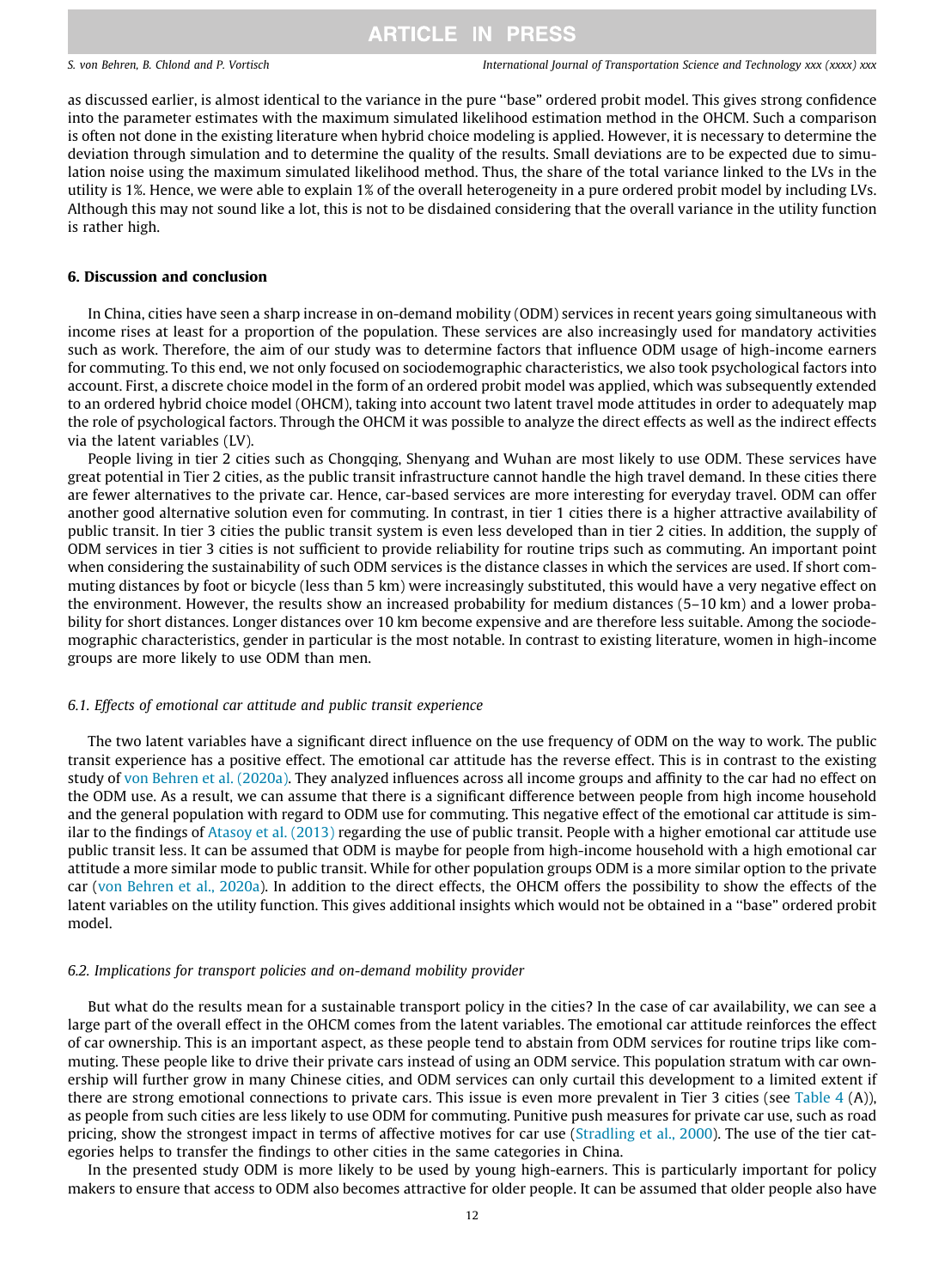<span id="page-12-0"></span>more comfort requirements. The ODM services should therefore also be designed more for older people in order to increase demand.

The results show that there is already a group of people who use ODM more regularly for routine trips such as commuting. The young women from high-income households do not like to drive a car (see Table  $4(B)$ ). Women are positively disposed toward these new mobility technologies. The large offer of ODM services makes it attractive for young women to use ODM in Chinese cities. This insight is also interesting as a transfer to other cities that still have a lower ODM supply, such as in Europe. This group of young women could also benefit from shared autonomous vehicles in the future. The results are also helpful for ODM providers, as they can tailor their services more to women. In other income classes we cannot observe this difference in gender [\(von Behren et al., 2020a](#page-13-0)).

An important finding is the positive influence of public transit experience. The influence of the LV is not so strong for high-income earners than in the findings of [von Behren et al. \(2020a\)](#page-13-0) in Shanghai. But it has still a positive effect. When high-income earners combine ODM with public transit multimodally than this can relieve the transport system. Therefore, a well-developed public transit is necessary. These findings can also be transferred to other cities. In order to use ODM for routine trips, such as commuting, people must be attracted by attractive public transit services. If they use public transit and have positive experiences, this also increases the likelihood of using ODM services for commuting and prevents them from using their private cars. Especially the group of high income earners have the purchasing power to buy a car or combine ODM with public transit.

However, the question arises whether the negative influences of emotional car attitude on ODM use remain the same if, for example, the parking situation worsens further in Chinese cities. It is also interesting to investigate how the attitudes and their influence change if the quality of public transit continues to decline due to excessive demand combined with longer waiting times, especially if the cities do not invest in public transit to satisfy the growing demand in cities.

In conclusion, the OHCM delivers significant added values, as important insights have been disclosed in the decisionmaking process. For further research, it will be necessary to investigate psychological influences on ODM use for other trip purposes in more detail, especially in Chinese tier 2 cities, which do not have a well-developed public transit yet. It would also be interesting to examine the role of psychological factors in the use of ridesharing services for long-distance events during Chinese holidays (cf. [Jiang et al., 2018\)](#page-13-0).

### Declaration of Competing Interest

All the authors have no conflict of interest with the funding entity and any organization mentioned in this article in the past three years that may have influenced the conduct of this research and the findings.

### Acknowledgements

The research is part of the Urban Travel Monitor (UTM) project funded by BMW AG. The authors thank the master students Yihang Liu, Tian Xu and Zi Wang for providing helpful input through their master theses for interpretation and evaluation of the results in our study.

### References

- [Ababio-Donkor, A., Saleh, W., Fonzone, A., 2020. Understanding transport mode choice for commuting: the role of affect. Transp. Plann. Technol. 43 \(4\), 385–](http://refhub.elsevier.com/S2046-0430(21)00015-0/h0005) [403](http://refhub.elsevier.com/S2046-0430(21)00015-0/h0005).
- [Alemi, F., Circella, G., Handy, S., Mokhtarian, P., 2018. What influences travelers to use Uber? Exploring the factors affecting the adoption of on-demand ride](http://refhub.elsevier.com/S2046-0430(21)00015-0/h0010) [services in California. Travel Behav. Society 13, 88–104.](http://refhub.elsevier.com/S2046-0430(21)00015-0/h0010)
- [Ashok, K., Dillon, W.R., Yuan, S., 2002. Extending discrete choice models to incorporate attitudinal and other latent variables. J. Mark. Res. 39 \(1\), 31–46.](http://refhub.elsevier.com/S2046-0430(21)00015-0/h0015) Atasoy, B., Glerum, A., Bierlaire, M., 2013. Attitudes towards mode choice in Switzerland. disP - The. Planning Rev. 49 (2), 101–117. [https://doi.org/10.1080/](https://doi.org/10.1080/02513625.2013.827518) [02513625.2013.827518.](https://doi.org/10.1080/02513625.2013.827518)
- Belgiawan, P.F., Schmöcker, J.-D., Abou-Zeid, M., Walker, J., Fujii, S., 2017. Modelling social norms: case study of students' car purchase intentions. Travel Behav. Society 7, 12–25. <https://doi.org/10.1016/j.tbs.2016.11.003>.

[Ben-Akiva, M., Lerman, S.R., 1985. Discrete Choice Analysis: Theory and Application to Travel Demand. MIT Press, Cambridge, Mass., p. 390.](http://refhub.elsevier.com/S2046-0430(21)00015-0/h0030)

[Ben-Akiva, M., McFadden, D., Gärling, T., Gopinath, D., Walker, J., Bolduc, D., Börsch-Supan, A., Delquié, P., Larichev, O., Morikawa, T., Polydoropoulou, A., Rao,](http://refhub.elsevier.com/S2046-0430(21)00015-0/h0035) [V., 1999. Extended framework for modeling choice behavior. Mark. Lett. 10 \(3\), 187–203.](http://refhub.elsevier.com/S2046-0430(21)00015-0/h0035)

Ben-Akiva, M., McFadden, D., Train, K., Walker, J., Bhat, C., Bierlaire, M., Bolduc, D., Börsch-Supan, A., Brownstone, D., Bunch, D.S., Daly, A., de Palma, A. [Gopinath, D., Karlstrom, A., Munizaga, M.A., 2002. Hybrid choice models: progress and challenges. Mark. Lett. 13 \(3\), 163–175.](http://refhub.elsevier.com/S2046-0430(21)00015-0/h0040)

Clewlow, R.R., Mishra, G.S., 2017. Disruptive Transportation: The Adoption, Utilization, and Impacts of Ride-Hailing in the United States.

CMC, 2017. CMC choice modelling code for R. Choice Modelling Centre, University of Leeds.

[Dias, F.F., Lavieri, P.S., Garikapati, V.M., Astroza, S., Pendyala, R.M., Bhat, C.R., 2017. A behavioral choice model of the use of car-sharing and ride-sourcing](http://refhub.elsevier.com/S2046-0430(21)00015-0/h0060) [services. Transportation 44 \(6\), 1307–1323.](http://refhub.elsevier.com/S2046-0430(21)00015-0/h0060)

Ding, C., Chen, Y., Duan, J., Lu, Y., Cui, J., 2017. Exploring the influence of attitudes to walking and cycling on commute mode choice using a hybrid choice model. J. Adv. Transp. 2017 (4), 1–8. [https://doi.org/10.1155/2017/8749040.](https://doi.org/10.1155/2017/8749040)

[Dumas, J.S., Dobson, R., 1979. Linking consumer attitudes to bus and carpool usage. Transp. Res. 13 \(6\), 417–423.](http://refhub.elsevier.com/S2046-0430(21)00015-0/h0070)

Henao, A., 2017. Impacts of Ridesourcing - Lyft and Uber - on Transportation including VMT, Mode Replacement, Parking, and Travel Behavior. University of Colorado, Denver. [https://books.google.de/books?id=9l\\\_lswEACAAJ](https://books.google.de/books%3fid%3d9l%5c_lswEACAAJ).

Dawes, M., Zhao, J., 2017. User Identification of and Attitude Toward Dynamic Ridesourcing Services, in: TRB 96th Annual Meeting Compendium of Papers, Washington, D.C.

[Hess, S., Spitz, G., Bradley, M., Coogan, M., 2018. Analysis of mode choice for intercity travel: application of a hybrid choice model to two distinct US](http://refhub.elsevier.com/S2046-0430(21)00015-0/h0080) [corridors. Transp. Res. Part A: Policy Practice 116, 547–567](http://refhub.elsevier.com/S2046-0430(21)00015-0/h0080).